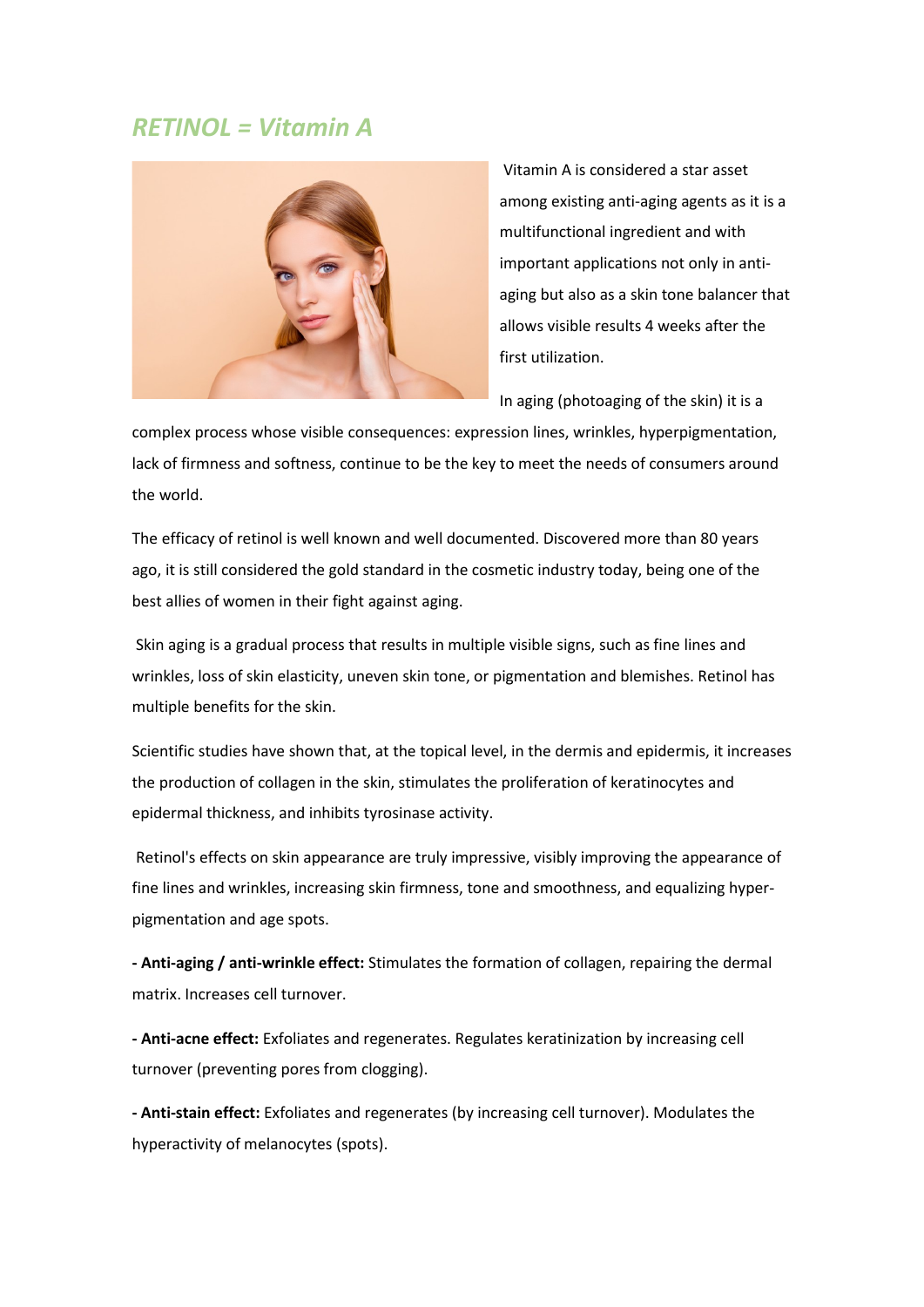#### **Mechanism of action**

Retinol increases the expression of specific cellular receptors such as cellular retinoic acid binding protein type 2 (CRABP-2). Retinoic acid is transported from the cytoplasm to the nucleus by CRABP-2. Once inside, retinoic acid binds to its specific receptor (RAR: Retinoic Acid Receptor) which forms a heterodimer with retinoid receptor X (RXR). This complex acts as a transcription factor for regions called retinoic acid response elements (RARE) and acts as a mediator in gene expression for: type I procollagen (COL1), elastin (ELN), glycosaminoglycans ( GAG), tyrosinase (TYR) and the Ki67 protein.



#### **Anti-aging properties:**

- At the gene and molecular level:

• Increases the synthesis of collagen.

• Inhibits matrix metalloproteinases (MMPs) reducing collagen degradation.

• Stimulates the expression of the Ki-67 protein.

• Stimulates the incorporation of Glycosaminoglycans in the epidermis.

- At the structural and functional level:

- Improves the organization of collagen and elastin fibers in the dermal papilla.
- Improves the structuring of the Dermo-Epidermal junction.
- Increases epidermal proliferation.
- Thinner epidermis.
- Compact the stratum corneum.
- Inhibits the transfer of the melanosome.